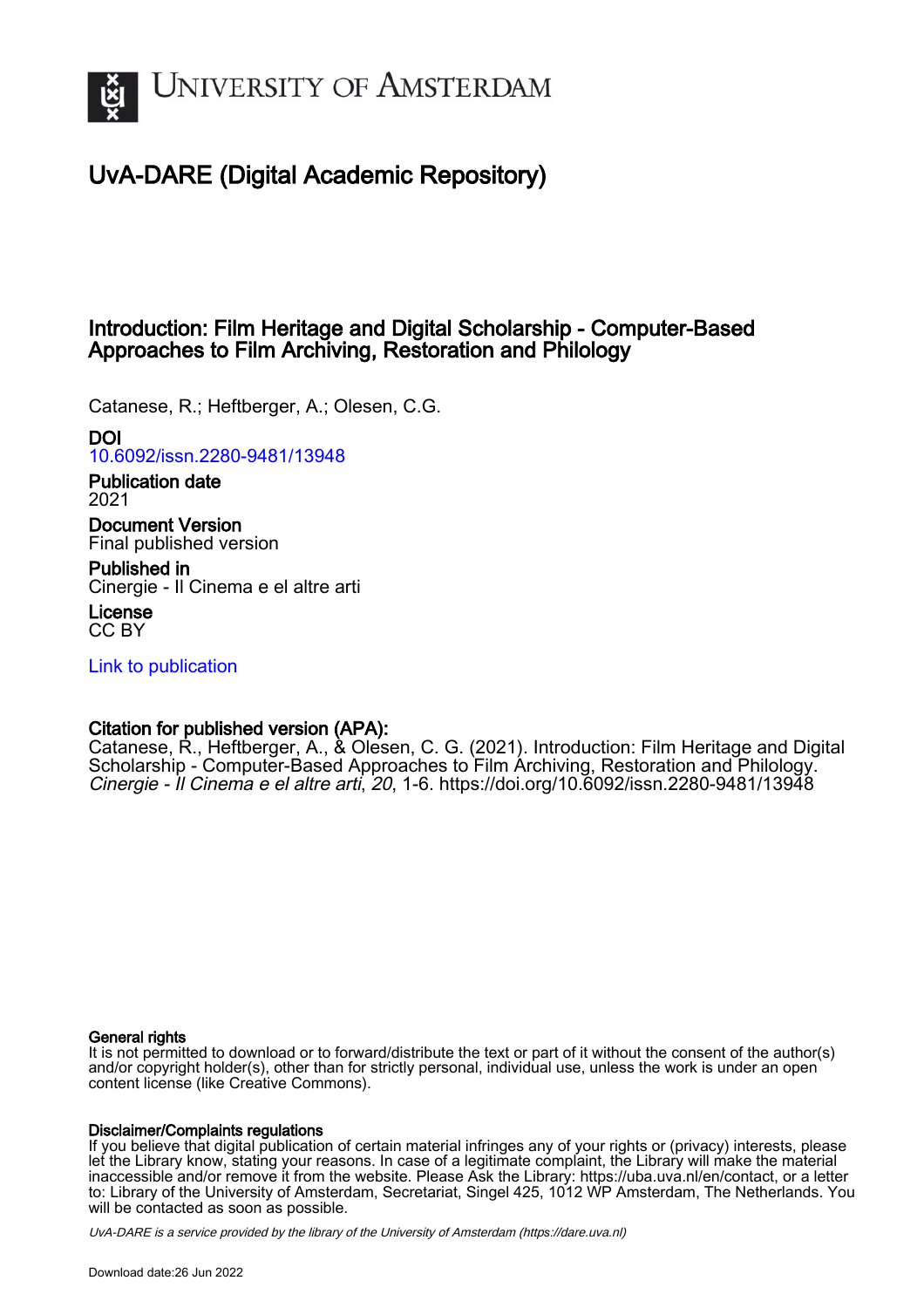# Introduction: Film Heritage and Digital Scholarship – Computer-Based Approaches to Film Archiving, Restoration and Philology

Rossella Catanese\*

Adelheid Heftberger\*\*b

Christian Gosvig Olesen<sup>† c</sup>

- <sup>a</sup> University of Udine (Italy)
- $\overline{b}$  German Federal Archives, Berlin (Germany)
- University of Amsterdam (Netherlands)

Submitted: December 5, 2021 – Published: December 20, 2021

<sup>\*</sup> rossella.catanese@uniud.it; rossella.catanese@nyu.edu

<sup>\*\*</sup> adelheidh@gmail.com; a.heftberger@bundesarchiv.de

<sup>†</sup> c.g.olesen@uva.nl

Copyright © 2021 Rossella Catanese, Adelheid Heftberger, Christian Gosvig Olesen This work is licensed under the Creative Commons BY License. http://creativecommons.org/licenses/by/4.0/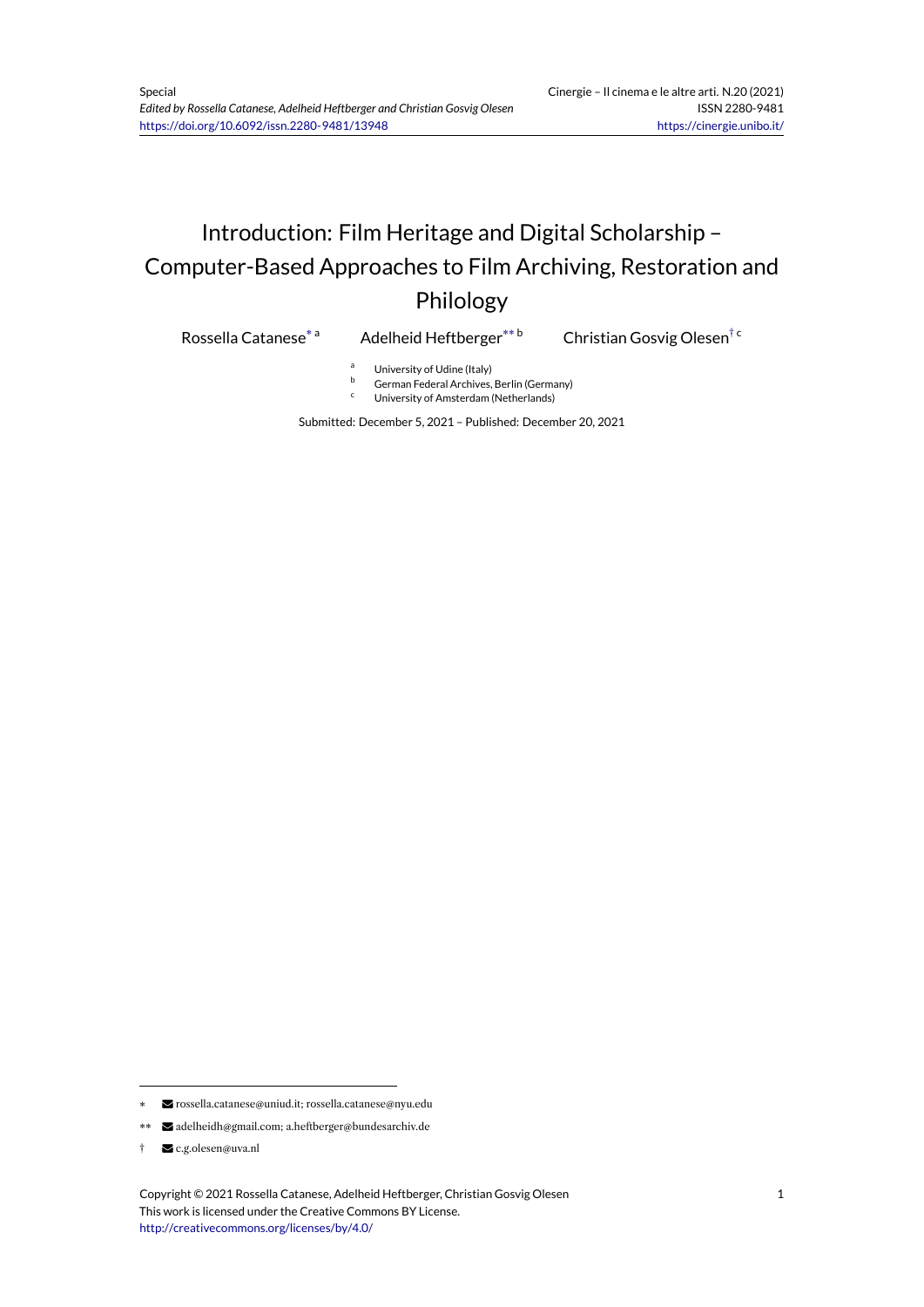Today, as a growing number of (inter)national film archivists and curators are being formed in our programs, the next generation, it seems, will be well equipped to bridge theory with practice and the analog past with the hybrid and digital present. As heritage is now receiving renewed attention by policy makers, partly due to the new possibilities offered by digital access, it is imperative that a well-informed discussion continues to take place between scholars and archivists so that we can promote sustainable policies for our field at large.

*(Giovanna Fossati)*

## **1 Moving Image Archiving Re-Born Digital?**

In contemporary theory, a recent tendency has taken off discussing the relationship between Film Studies and media structures as new convergences of digital culture. In fact, in the last years, film and media studies have witnessed an emerging interest in integrating computer-based techniques for analyzing and visualizing both quantitative and qualitative data relating to film. This emerging interest can be seen in the development of approaches that involve new and practice-based audiovisual methods, such as videographic criticism and video annotation, as well as various data visualization and digital humanities techniques that rely on empirical methods such as data mining, linked data, geo-tagging and mapping, in order to study, among others, filmic structure, style, discourse, storytelling and reception (Grant, 2012; Ingravalle, Prelinger & Latsis 2015; Ferguson, 2016; Verhoeven, 2016). This development has opened new territories for film history scholarship and its traditional focus on the cultural significance of films in terms of aesthetics and medium specificity, while also leading scholars to explore and reflect on potential new paths for interdisciplinary research methods (Grant, 2012; Acland & Hoyt, 2016). Many projects that are being currently carried out use digital means to study digitized film archival content, relying on fruitful cooperations between multiple disciplines. Through new tools and collaboration with scholars from disciplines that were traditionally distant from film and media studies — such as data, computer and information science, and practice-based research — the relation between researchers and their sources, films and related materials, is being reconfigured.

There is for sure the optimistic narrative that with the aid of technology we can decipher audiovisual text in a different way or structure and compare datasets in ways which were not possible before. In short, we might be aiming for a different kind of knowledge about our field by using different tools and approaches. Where and when did thoughts on how to re-organise knowledge production and dissemination begin? Arguably, the beginnings of a possible restructuring of knowledge and the academic world per se (in the US) can be dated to 2003, when the National Science Foundation (NSF) commissioned a report, later named after then chairman (Dan Atkins 2003). Some years later, probably more directly aimed at revolutionising the humanities and neighboring fields, Schnapp and Presner asked for a reevaluation of the relation between scholars and GLAM professionals — i.e. the acronym for galleries, libraries, archives, museums — in their "Digital Humanities Manifesto 2.0" in 2009, and "affirm that modern universities still tend to separate scholarship from curation, a fact that is hardly deniable" (Heftberger, 2014]. Nowadays the "curation of data", e.g. data management, data wrangling, data mapping and data sharing have become core elements of the daily work in archives, libraries or museums. It is useful to consider the people working in GLAM institutions and their professional background, which is far from uniform. However, library, archive and IT staff as well as other para-academic non-faculty staff have been performing what would be considered by some "digital humanities work" […] [which]is conceptualized according to one of the other models: hourly, by full-time equivalent, or as an agenda of projects that granularizes and regulates the work in quantifiable ways" (Flanders, 2012).

GLAM-Institutions can usually identify relatively clearly which tasks are suitable to be supported by software. Typically, subject indexing and visualizing collections online are named by professionals. In addition to these continuous duties, exciting sub-projects are being developed that are worked on in collaboration with scholars and artists, and which would offer tremendous added value for everyone involved. People working in film collecting institutions can assist with analog and digital technical knowledge, as well as a comprehensive knowledge of film titles in their holdings and how to structure metadata surrounding the analog and digital objects. Thus, they can contribute to broadening a so far arguably narrow view on film history which too many times only focuses on iconic titles and male directors. Looking into cast and credit roles and how they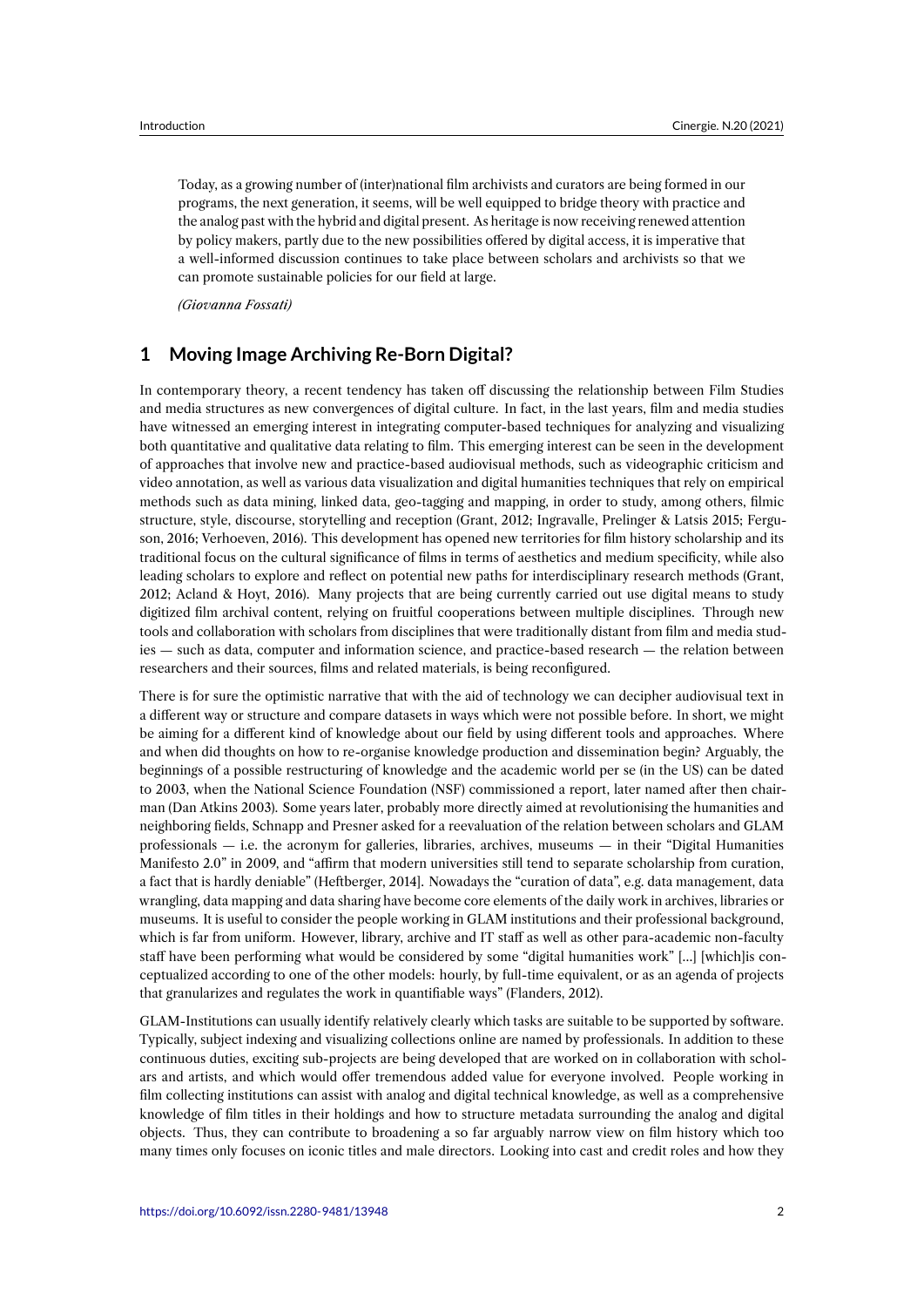changed over the course of time in different languages may definitely change our perspective, for example when it comes to the involvement of female filmworkers (Pearlman & Heftberger, 2018).

This development creates new expectations and challenges for film heritage institutions as well, specifically with regard to the role that they may play in relation to digital scholarship in creating and offering access to archival collections and data. As still larger digitization projects have continued to emerge in recent years, within a political climate that promotes and stimulates digitization and development of digital research infrastructure for studying collections, film heritage institutions need to develop sustainable and critical models for facilitating, shaping and benefiting from digital scholarship in film and media studies, all the while being mindful of their own institutional core values and missions.

In an article published in *Frames Cinema Journal* almost ten years ago — and which is worth citing at length to capture the ambition of this volume — film and media scholar Catherine Grant highlighted that to make sense of these developments requires "a commitment to theoretical and methodological pluralism, and genuine interdisciplinarity", implying that "the methods and assumptions of natural science and information science rub digital shoulders with those of creative critical practice and interpretative work", and "that film and moving image studies publications ought to be capacious and confident enough to create conversations between discourses and methods that are often kept apart politically and intellectually" (Grant, 2012). Taking the cue from this suggestion, we wanted this special issue to offer a platform for thinking through productive connections, synergies and frictions between emerging methods in film and media studies and the current work of film heritage institutions. In doing so, we encouraged contributors to stage speculative encounters between approaches and practices as well as to discuss concrete case studies, so as to imagine future paths. Of course, our purpose was not to try to offer an all-inclusive nor comprehensive survey of state-of-the-art results. Nor did we have the ambition to develop standardized principles and guidelines or best practices in the field, but to contribute further to a conversation informed by theoretical and methodological pluralism within an interdisciplinary field, that has developed in the past approximately ten years in, among others, the publications cited above.

## **2 The Paths of Proposals: Philology, Infrastructures, Creative Practice**

Looking to accommodate for a broad range of approaches and contributions pertaining to a wide variety of practices, the contributions included in this issue roughly fall into three strands, with some of the contributions belonging to multiple strands. Respectively, these strands are what we may label (1) a videographic-philological strand, (2) an infrastructural strand, and (3) a practice-based creative strand.

#### **2.1 Videographic Film Philology and the "Post-Digital Critical Film Edition"**

The first strand sees our contributing authors reflect on the opportunities for digital techniques of scanning, visualization and videographic approaches as a part of film philological restoration work, involving analyzing and comparing film prints as film 'texts' with unique material histories embedded in them. Focussing on the case of Ferdinand Zecca's *The Life and Passion of Christ* (*La Vie et la Passion de Jésus Christ*, 1907), Olivia Kristina Stutz' article "Comparative Colour Film Style Analysis and the Identification of Archival Film by Computational Means" considers the prospects of advancing film philology using computational approaches. Reflecting on her work with the custom-built annotation and visualization software VIAN, Stutz argues that a mix of quantitative and qualitative computational approaches may offer a yet-to-be explored powerful means of carrying out and complementing traditional film identification work and philological analysis, working both from archival scans and DVD rips. Written against the backdrop of the coronavirus outbreak and the experience of having to adapt to remote working, Andrea Mariani and Serena Bellotti's article "The Digital Witness. Film Reconstruction and the Forensic Imagination in New Media Environments" considers the feasibility and conceptual implications of working from digital edge-to-edge scans remotely in the restoration process. As "an experiment in phylogenetic and philology in a digital environment" the article offers insights into setting up and organizing such a collaboration while also offering preliminary insights and experiences that may offer a path for future projects. Bridging the issue's first and second strand, Simone Venturini's "From Edge to Edge. The Restoration of *La battaglia dall'Astico al Piave* (1918) and the Search for a Digital Historical-Critical In-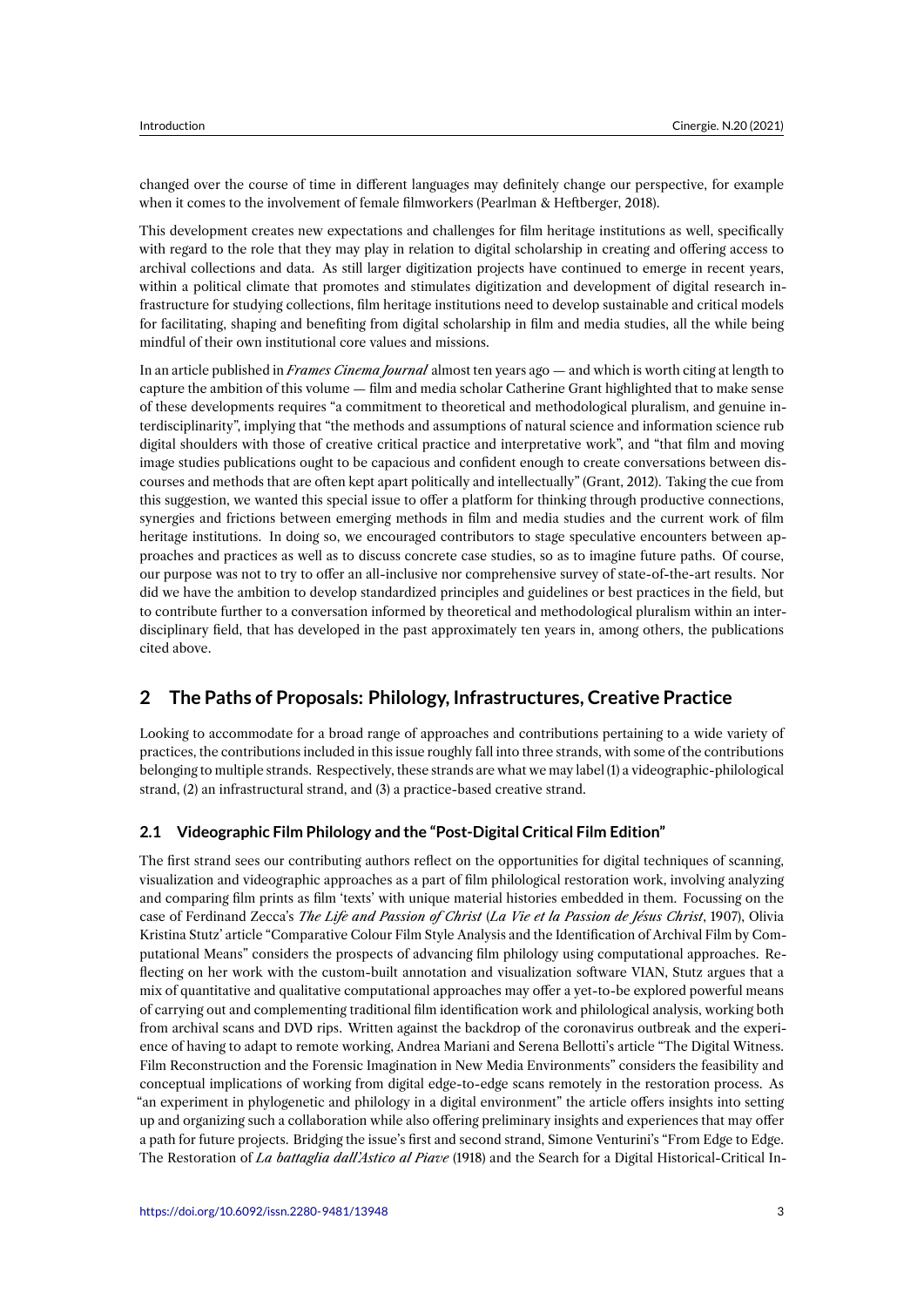frastructure", considers the affordances of emergent scanning techniques that allow for studying edge-to-edge scans as historical source material in film philological work. Tracing and situating his work in relation to the practice of digital critical editions of archival film that flourished in the 2000s, Venturini calls for the conceptualization of a "post-digital critical film edition" that instead of chasing an ideal of wanting to return textual elements to a complete version, emphasizes collaboratory interpretation and acknowledges multiple configurations of restored film elements.

#### **2.2 Infrastructures and AI**

In the special issue's second strand our authors explore and reflect on novel software approaches developed in the context of larger infrastructure projects and moving image repositories, as well as on the building of infrastructure for specific, digitised collections and for the exchange of film research data. Echoing and expanding Venturini's plea for yet to be developed infrastructures for film restoration work and speaking to Stutz' call for sharing film identification data in the issue's first strand, Alice Plutino et al.s "FiRe<sup>2</sup>: a Call for a Film Repository of Technical Data and Memories for Photo and Movie Restoration" reflects on the development of a shared database of film technical data with reliable, professional information, specifically with regard to sensitometry and densitometry data as well as colour reproduction. Analysing the Fire<sup>2</sup> database in relation to a broad array of European digital film heritage databases, Plutino et al. suggest a model for an open-source database through which such data may be efficiently shared in a more systematic manner. Extending the discussion of open-source software's applications for sharing and enriching digital film heritage, Nicolas Dusi et al.s "A Website for Cesare Zavattini's Works. Digitizing and Dynamizing a Personal Audiovisual Archive" analyzes the affordances of the IIIF-framework for collaboratively annotating and engaging in a playful manner with the archives of screenwriter and key thinker of the Neorealist movement Cesare Zavattini. Based on a comparison with web-based projects focussing on film-related sources — such as the Archivio Michelangelo Antonioni and the Cineteca di Bologna's Charlie Chaplin Archive — the article offers fascinating insights into the current digitization of the Zavattini archive's holdings and the becoming of the website and its user-centered design aiming at fostering "collaborative individualism". The final contribution to this strand, Beatriz Tadeo Fuica et al.s "Watching historical films through AI: reflections on image retrieval from heritage collections", combines a televisual approach with textual and contextual film historical research to discuss the potential of the Snoop software, developed by the French National Audiovisual Institute (INA) and the National Institute for Research in Digital Science and Technology (INRIA), for analyzing and developing a "distant viewing" (Arnold & Tilton, 2019) perspective on classic films from the years 1902-1952 broadcast on French television. As a means to facilitate the exploration of patterns in the televisual repertory of French film broadcasting — available in the INA collections — the authors pushed the boundaries of the Snoop software, by combining analysis of traditional, semantic visual concepts with, among others, Nicole Vedrès' groundbreaking visual typology of French cinema developed in her key work *Images du cinéma français* (Les éditions du chêne, 1945).

#### **2.3 Practice-Based Approaches and Creative, Deformative Interventions**

In the issue's final strand, we have grouped together two contributions that consider the relations between experimental, deformative data visualization work with artistic, practice-based approaches. To cite media scholar Kevin L. Ferguson — to whose work these contributions may be considered congruent to different degrees — the articles in this strand present work that "balances between […] new media art and digital humanities scholarship" (Ferguson, 2016). Diego Mantoan's "A Digital Picklock for Video Art Exegesis. Reflections, conditions and possible employment of distant viewing to moving image datasets in visual arts scholarship" offers an in-depth reflection on Lauren Tilton and Taylor Arnold's "Distant Viewing" framework for the study of iconography and style in video art. Underlying Mantoan's reflection on quantitative approaches is the argument that media art scholars should take inspiration from video art's experimentation with technology to explore new means of aesthetic expression — "deforming aspect patterns, altering the colour palette, overlapping different frames" — as a means to potentially rethink video art scholarship. Focussing in part on similar image features, Patricia Ledesma Villon takes an outspokenly deformative stance in her *Indeterminable Frames* project, that forges connections between recent digital humanities scholarship and Gene Youngblood's classic *Expanded Cinema* (1970). Analyzing classic experimental works from the period of expanded cinema, Villon conceptualizes film data visualization and pattern recognition as "act[s] of disrupting or re-organizing a work's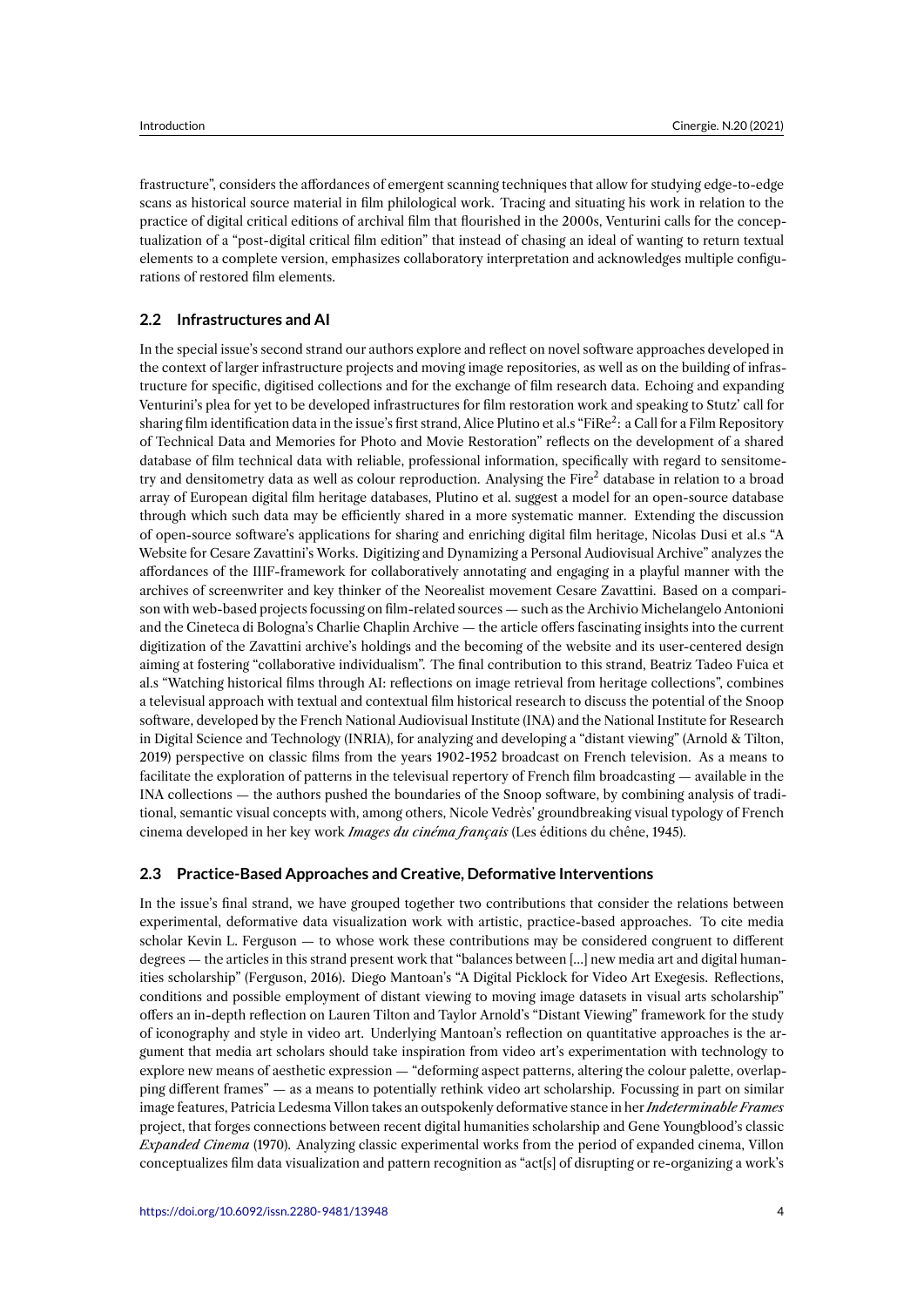original order to bring to attention possibilities of meaning not seen otherwise". In doing so, she not only highlights how the richness of Youngblood's media theory may (once again) still be considered relevant and future-oriented, she also opens an avenue for future deformative approaches based on a closer dialogue with classic, experimental media theories and practices.

Therefore, this issue aims to explore film heritage studies and digital humanities in relation to multiple subjects, such as archives, artificial intelligence, databases, cinema history, film philology and restoration, data visualization and pattern recognition, and others. Both the fields of research and the methodologies involved in these essays work within larger disciplines of cultural investigation, expanded among emerging practices across media, to provide insights into the many methods, advances, problems and lessons learned during the application and development of the digital tools.

## **References**

Acland, Charles R. and Hoyt, Eric (eds.) (2016). *The Arclight Guide to Media History and the Digital Humanities*, REFRAME/Project Arclight, Falmer. http://projectarclight.org/book/

Arnold, Taylor and Tilton, Lauren (2019). "Distant viewing: analyzing large visual corpora," *Digital Scholarship in the Humanities*, vol. 34, no. Supplement\_1, December: i3–i16. https://doi.org/10.1093/llc/fqz013

Atkins, Dan (2003). "Revolutionizing Scie[nce and Engineering through Cy](http://projectarclight.org/book/)berinfrastructure. Report of the National Science Foundation Blue-Ribbon Advisory Panel on Cyberinfrastructure," US National Science Foundation (2003). http://www.nsf.gov/cise/sci/reports/atkins.pdf/

Ferguson, Kevin L. (2016). "Slices of Cinema: Digital Transformation as Research Strategy". In Charles R. Acland & Eric Hoyt (eds.), *The Arclight Guide to Media History and the Digital Humanities*, REFRAME/Project Arclight, Falmer:. 270–299. [http://projectarclight.org/book/](http://www.nsf.gov/cise/sci/reports/atkins.pdf/)

Flanders, Julia (2012). "Time, Labor, and 'Alternate Careers." In Matthew K. Gold (ed.), Digital Humanities Knowledge Work. Debates in the Digital Humanities. University of Minnesota Press, Minneapolis (2012): 292–308.

Flueckiger, Barbara (2017). "A Digital Humanities Approach to Film Colors," *The Moving Image: The Journal of the Association of Moving Image Archivists*, vol. 17, no. 2 (Fall): 71-94. https://doi.org/10.5749/movingimage. 17.2.0071

Fossati, Giovanna (2018). *From Grain to Pixel. The Archival Life of Film in Transition*. Amsterdam: Amsterdam University Press [3rd revised edition; original issue: 2009]. https://[www.jstor.org/stable/j.ctv8bt181](https://doi.org/10.5749/movingimage.17.2.0071)

[Grant, Ca](https://doi.org/10.5749/movingimage.17.2.0071)therine (2012). "Film and Moving Image Studies Re-Born Digital?' Some Participant Observations," *Frames*, vol. 1. http://framescinemajournal.com/article/re-born-digital%5D

Heftberger, Adelheid (2014). "Film archives and digital humani[ties–an impossible match? New job de](https://www.jstor.org/stable/j.ctv8bt181)scriptions and the challenges of the digital era," *MedieKultur–Journal of media and communication research*, vol. 30, no. 57: 135-153. https://hcommons.org/deposits/download/hc:16172/CONTENT/18-mediekultur\_ digital-humani[ties-and-film-archives-and-impossible-match\\_heftberger.p](http://framescinemajournal.com/article/re-born-digital%5D)df/

Ingravalle, Grazia, Prelinger, Rick and Latsis, Dimitrios (eds.) (2017). "Digital Humanities and/in Film Archives," *The Moving Image. The Jo[urnal of the Association of Moving Image Archivists](https://hcommons.org/deposits/download/hc:16172/CONTENT/18-mediekultur_digital-humanities-and-film-archives-and-impossible-match_heftberger.pdf/)*, vol. 17, no. 2: xi-xv. https: [//doi.org/10.5749/movingimage.17.2.00xi](https://hcommons.org/deposits/download/hc:16172/CONTENT/18-mediekultur_digital-humanities-and-film-archives-and-impossible-match_heftberger.pdf/)

MEP/Williams 2018 = *Media Ecology Project*, by Mark Williams (Dartmouth Film & Media Studies). http: //mediaecology.dartmouth.edu/wp/

[Pearlman, Karen, Heftberger, Adelheid \(](https://doi.org/10.5749/movingimage.17.2.00xi)2018). "Editorial: Recognising Women's Work as Creative Work." In Adelheid Heftberger & Karen Pearlman (eds.), *Women at the Editing Table: Revising Soviet Film History of the 1920s and 1930s*. Special Issue of Apparatus. Film, Media and Digital Cultures in Central and Eastern Eu[rope](http://mediaecology.dartmouth.edu/wp/) [no. 6.\]\(about:blank\)](http://mediaecology.dartmouth.edu/wp/) https://www.apparatusjournal.net/index.php/apparatus/article/view/124